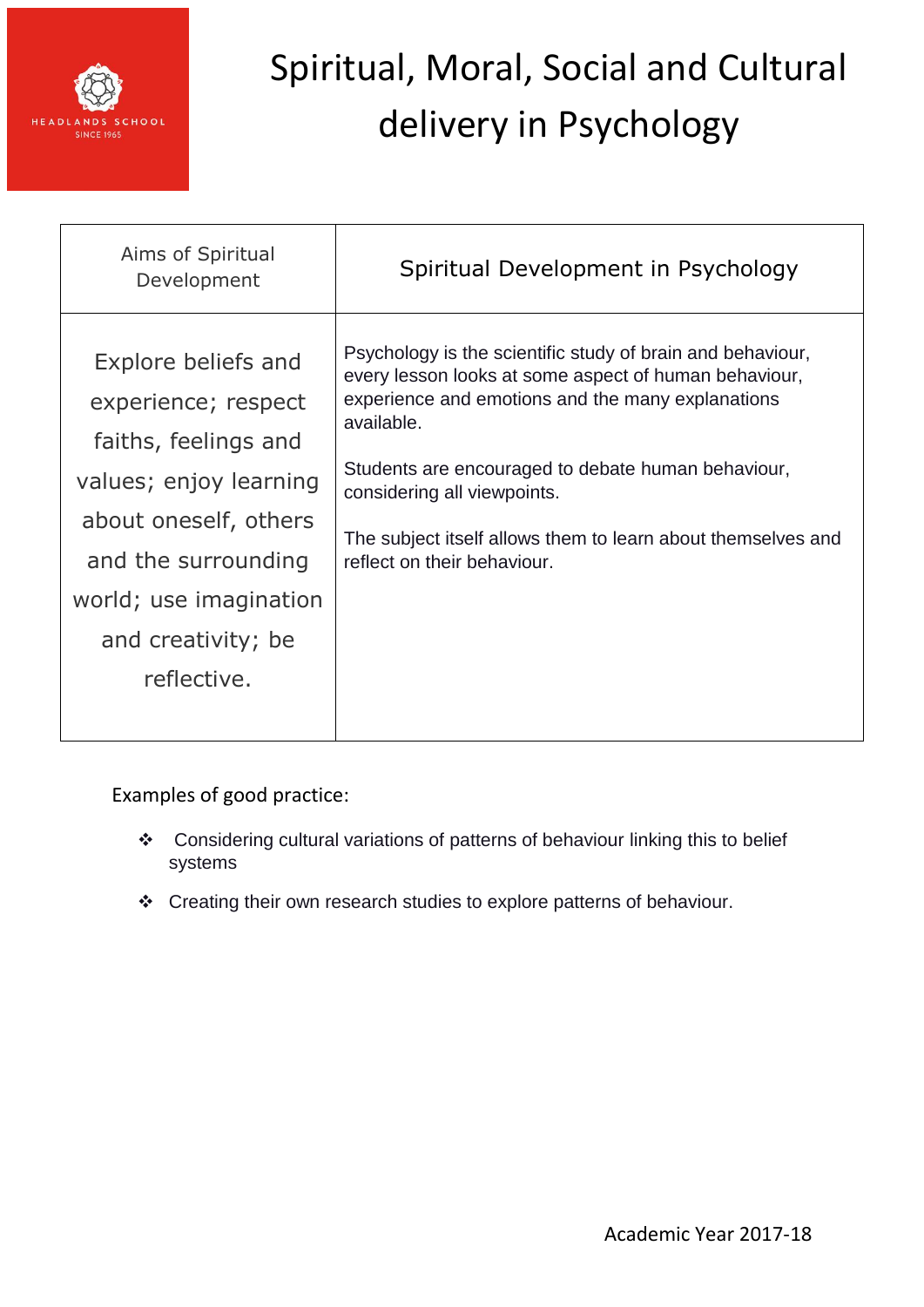

| Aims of Moral<br>Development                                                                                                                       | Moral Development in Psychology                                                                                                                                                                                                                                           |
|----------------------------------------------------------------------------------------------------------------------------------------------------|---------------------------------------------------------------------------------------------------------------------------------------------------------------------------------------------------------------------------------------------------------------------------|
| Recognise right and<br>wrong; respect the<br>law; understand<br>consequences;<br>investigate moral and<br>ethical issues; offer<br>reasoned views. | Ethical issues within psychological research is an A level<br>syllabus topic in itself.<br>Students must be familiar with ethical guidelines for research<br>as issued by the British Psychological Society and be able to<br>put these into practice during project work |

Examples of good practice:

- \* Knowledge of possible ethical conflicts in research
- Examples of poor practice
- Knowledge of BPS guidelines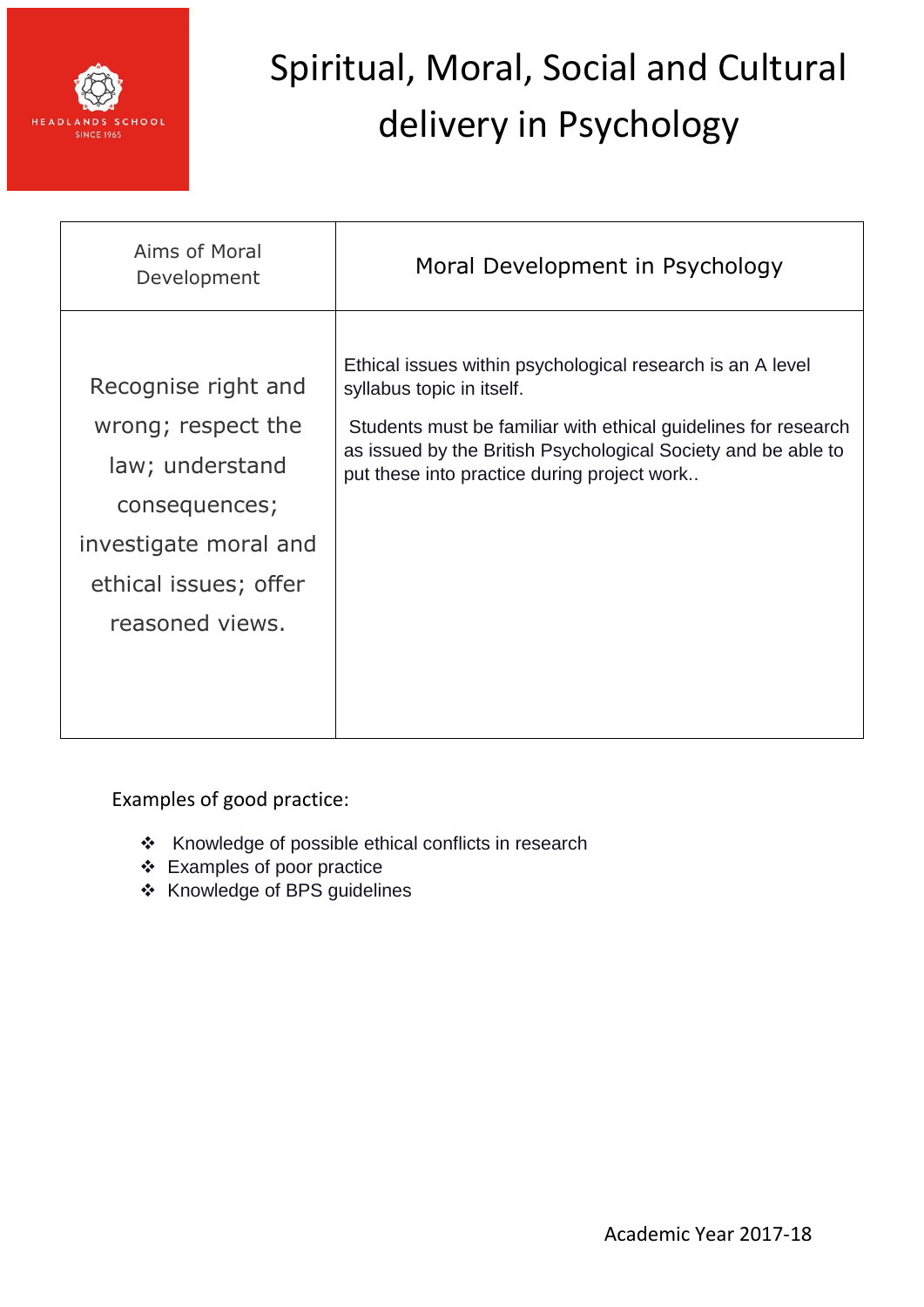

| Aims of Social<br>Development    | Social Development in Psychology                                                                                                 |
|----------------------------------|----------------------------------------------------------------------------------------------------------------------------------|
| Use a range of social            |                                                                                                                                  |
| skills; participate in the       | The nature of the subject encourages appreciation of different                                                                   |
| local community;                 | viewpoints. A Level essays must debate/discuss but not just<br>stating opinion, but use critical analysis and carefully selected |
| appreciate diverse               | evidence                                                                                                                         |
| viewpoints; participate,         | Students are encouraged to work together to solve problems                                                                       |
| volunteer and cooperate;         | and take part in research projects as part of a team.                                                                            |
| resolve conflict; engage         |                                                                                                                                  |
| with the <b>'British values'</b> |                                                                                                                                  |
| of democracy, the rule of        |                                                                                                                                  |
| law, liberty, respect and        |                                                                                                                                  |
| tolerance.                       |                                                                                                                                  |

Examples of good practice:

\* Replication of research studies both within and outside the classroom